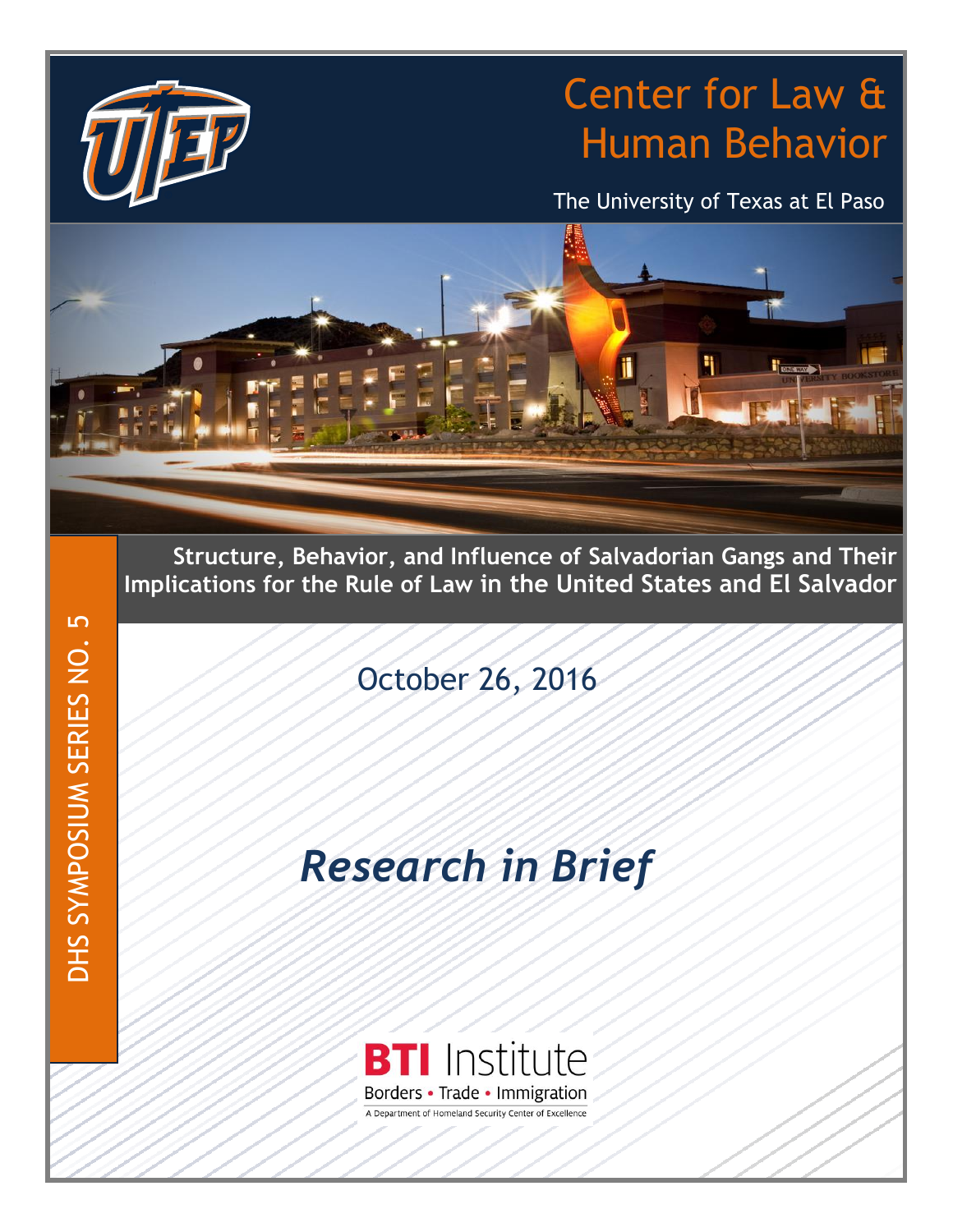

Center for Law & Human Behavior The University of Texas at El Paso 500 West University Avenue Prospect Hall, Room 226 El Paso, Texas 79968 Tel: (915) 747-5920 Email: [clhb@utep.edu](mailto:clhb@utep.edu) Website: [http://clhb.utep.edu](http://clhb.utep.edu/) Follow us on Twitter @1CLHB

This research was supported by the United States Department of Homeland Security through the National Center for Border Security and Immigration under grant number 2008-ST-061-BS0002. The views and conclusions contained in this document are those of the authors and should not be interpreted as necessarily representing the official policies, either expressed or implied, of the U.S. Department of Homeland Security. The research was also funded, in part, by the ASU Foundation through a generous gift by the Watts Family. The opinions expressed herein are those of the authors and are not necessarily those of the ASU Foundation or the Watts Family.

This symposium is supported by the U.S. Department of Homeland Security, Science and Technology, Office of University Programs under Grant Award Number DHS-14-ST-061-COE-00.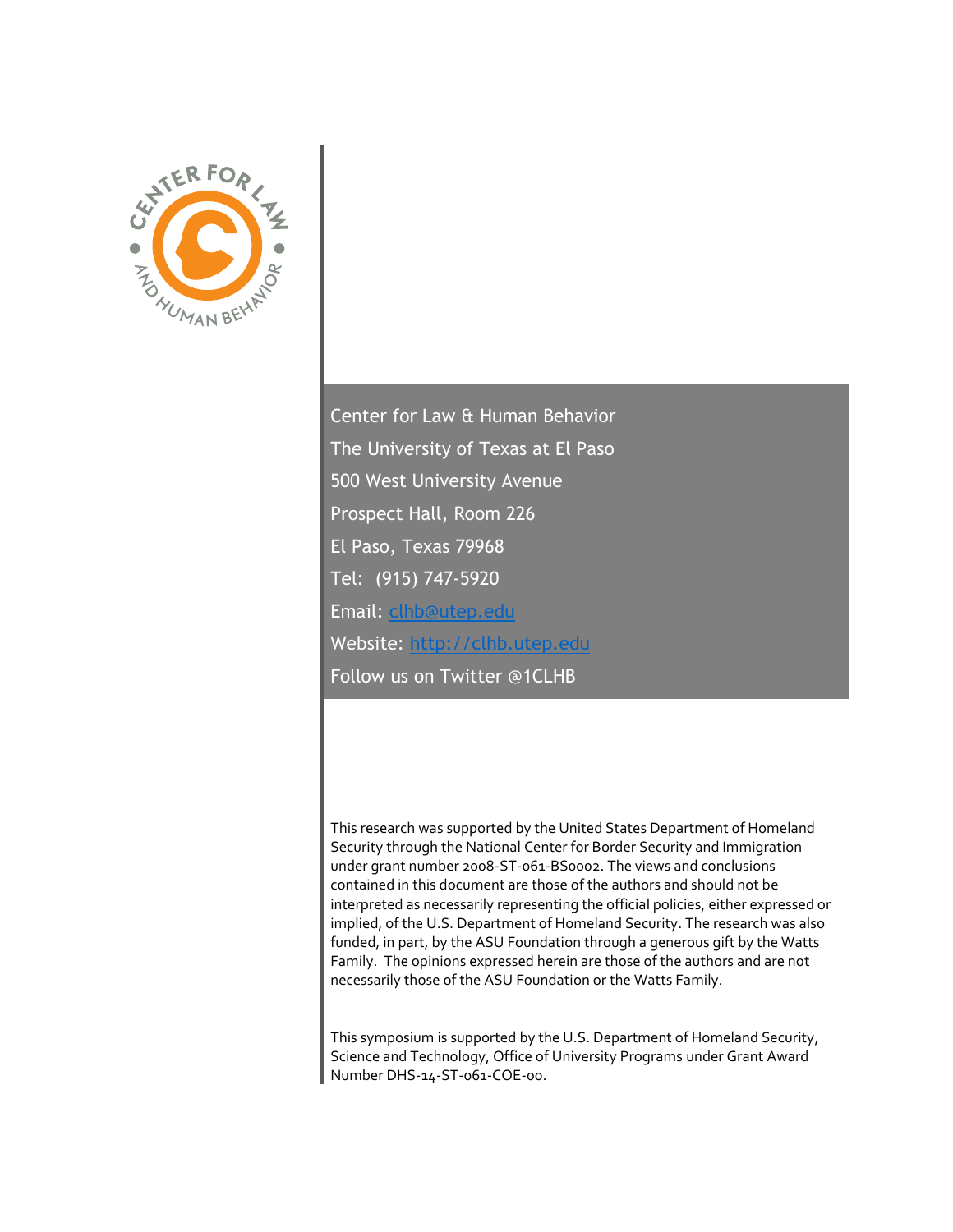# *Introduction*

Going beyond a doorstep defense of U.S. security requires developing strategic responses to serious threats at some distance from U.S. borders. One such threat is that of third-country nationals who use Mexican territory as a gateway to enter the U.S., often legally, to engage in criminal activity or to commit political violence. This project extends existing studies of transnational criminal gangs in Central America to anticipate methods and approaches that could be used by thirdcountry nationals to commit crime or politically-motivated violence in the United States. The two primary objectives of this study include: 1) further understanding the organizational structure and sophistication of transnational criminal gangs and their capacity to facilitate mobility and migration through Mexico into the U.S.; and 2) further understanding the dynamic social networks of transnational criminal gangs and their capacity to facilitate mobility and migration through Mexico into the U.S.

## **Background in Brief**

Currently, there is little intelligence, research, or systematically gathered data that can provide field operations officers, intelligence specialists, or policymakers within the Department of Homeland Security, Department of Justice, or Department of Defense with a description of the migration and mobility patterns of transnational gangs between the U.S. and Central America, through Mexican territory; or that can provide them with a framework for understanding the mobility patterns of third country nationals and how such persons, using methods similar to

those of transnational gangs, enter the United States. As a consequence, results of this research attempted to provide information to policymakers on some of the methods criminal organizations might use to enter the U.S. for the purpose of engaging in crime and/or politicallymotivated violence.

The current project supported the work of the ICE National Gang Unit in a number of ways, particularly as it relates to their international program. First, the project provided a more thorough understanding of the scope, nature, and methods that third-country nationals use to enter the U.S. through Mexico. It is recognized that third-country nationals (non-U.S. or Mexican citizens) wishing to enter the U.S. (legally and illegally) often travel through Mexico for a variety of reasons related to geographic proximity, economics, and culture. Recently, some policymakers have voiced concern that the southern border is particularly vulnerable to a third-country national entering the U.S. to commit crime or politically-motivated violence, more information is need on this topic.

Second, the project examined the organizational capacity of a well-known Central American gang, MS-13. We were particularly interested in whether the migration patterns of transnational gangs from a third country were different or unique from other groups. One possibility is that transnational gangs are more organizationally sophisticated, and that they have increased capacity to navigate through Mexico and into the U.S. Another possibility is that transnational gangs have established deep informal social networks that extend from El Salvador, into Mexico, and the U.S. because of their prior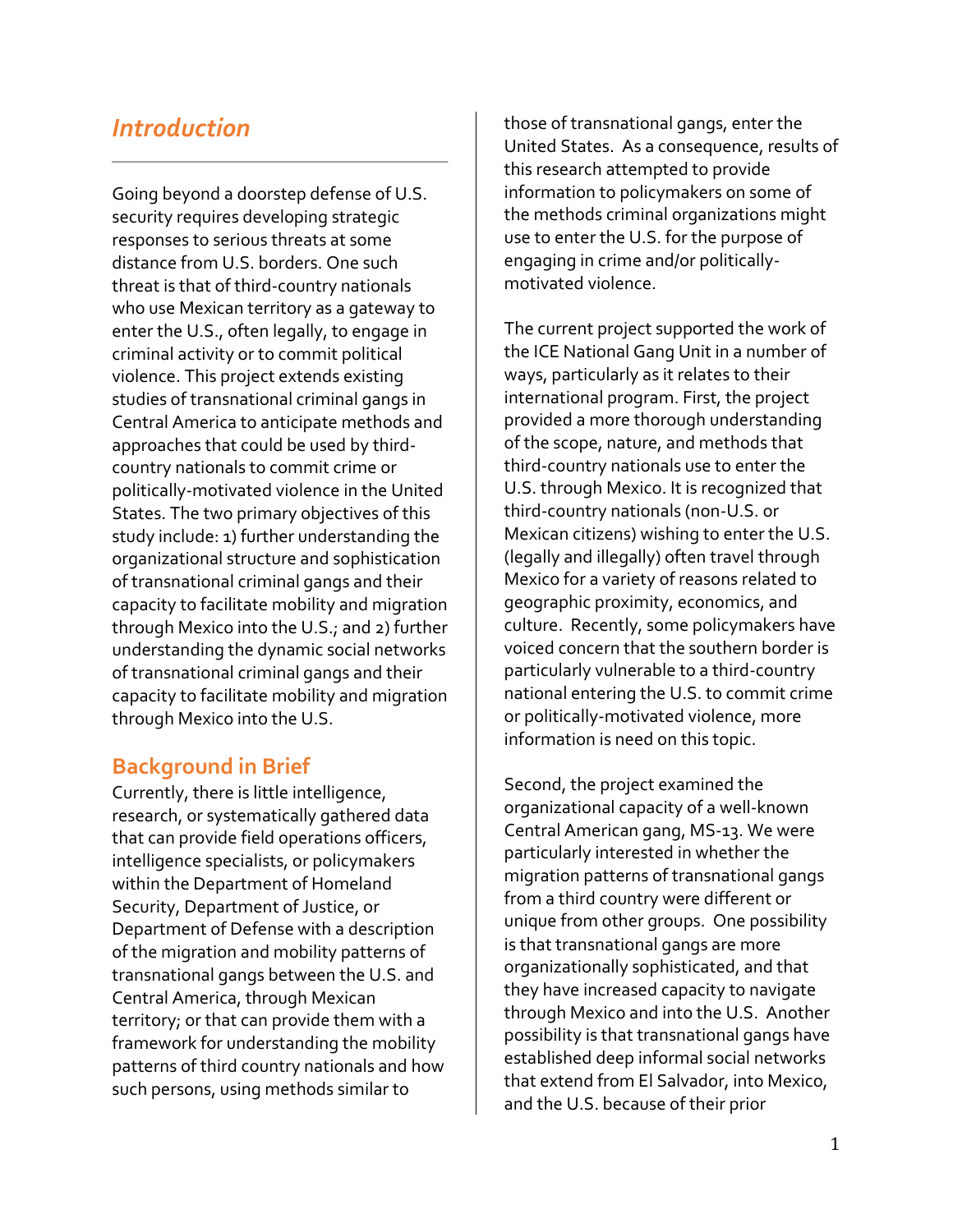involvement in transnational crime, and these social networks result in their increased capacity to enter the U.S. If third-country transnational gangs do possess organizational structures or have unique social networks that permit increased capacity to enter the U.S. it poses a unique security risk to national security that should be further understood.

# **A Multi-Methodological Research Design**

The research design for this project was purposefully constructed to gain a comprehensive view of the organizational structure, migratory patterns, and social networks of Central American gangs. It brings together multiple sources of data in order to get a clearer picture of the gang members that move between the US and Central America, and to help explain, clarify, and corroborate issues surrounding transnational gangs. In particular, the study sought to examine: 1) the scope of the gang problem in El Salvador and the United States, 2) the criminal activity engaged in by MS-13 in El Salvador and the United States, 3) the organizational structure of MS-13, and 4) the methods and approaches that could be used by third-country nationals to enter the U.S.

*In-depth interviews*. In-depth qualitative interviews were conducted with local gang experts in the U.S. and Central America to describe the migration and mobility patterns of transnational gangs between the U.S. and Central America. In the end, data were collected from 71 stakeholders, representing about fifty agencies. Among those interviewed more than 30 were from the Los Angeles area, 18 were from the

Washington DC corridor, and more than 35 were from El Salvador.

*Gang expert survey***.** The El Salvador Gang Expert Survey asked police gang experts at the sub-station level to report on the scope and nature of the gang problem within their sub-station. The survey instruments were sent to the police commissioner, who was responsible for the collection, maintenance, and dissemination of intelligence in the agency. The instruments were then sent through inter-departmental mail to each substation's inspector who was asked to complete the survey instrument. Data were collected by the PNC from January through June 2011. It resulted in a response rate of 96.2% (n=76).

*Salvadorian deportee survey***.** Surveys were conducted with recently detained Salvadorians who were being deported from the United States back to El Salvador. In-depth in-person surveys focused on migration and mobility patterns between the U.S. and El Salvador, including cooccurring criminality and social networks. We collected survey data from deportees who were apprehended and detained in the Los Angeles Enforcement and Removal Operations Field Office (LA ERO). Data were collected over three periods in each facility in 2011. In Mira Loma data were collected from March 7 through March 11, May 23<sup>rd</sup> through May 25<sup>th</sup>, and June 27<sup>th</sup> through June 28<sup>th</sup>. In Santa Ana data were collected from April 5<sup>th</sup> through April 6<sup>th</sup>, May  $31^{st}$  through June  $3^{rd}$ , and June  $29^{th}$ through June 30<sup>th</sup>. Because of their relatively small number we interviewed all Salvadorian detainees. Of the 424 eligible detainees, 11 were eligible but were not approached because we could not locate them in the facility and 18 declined to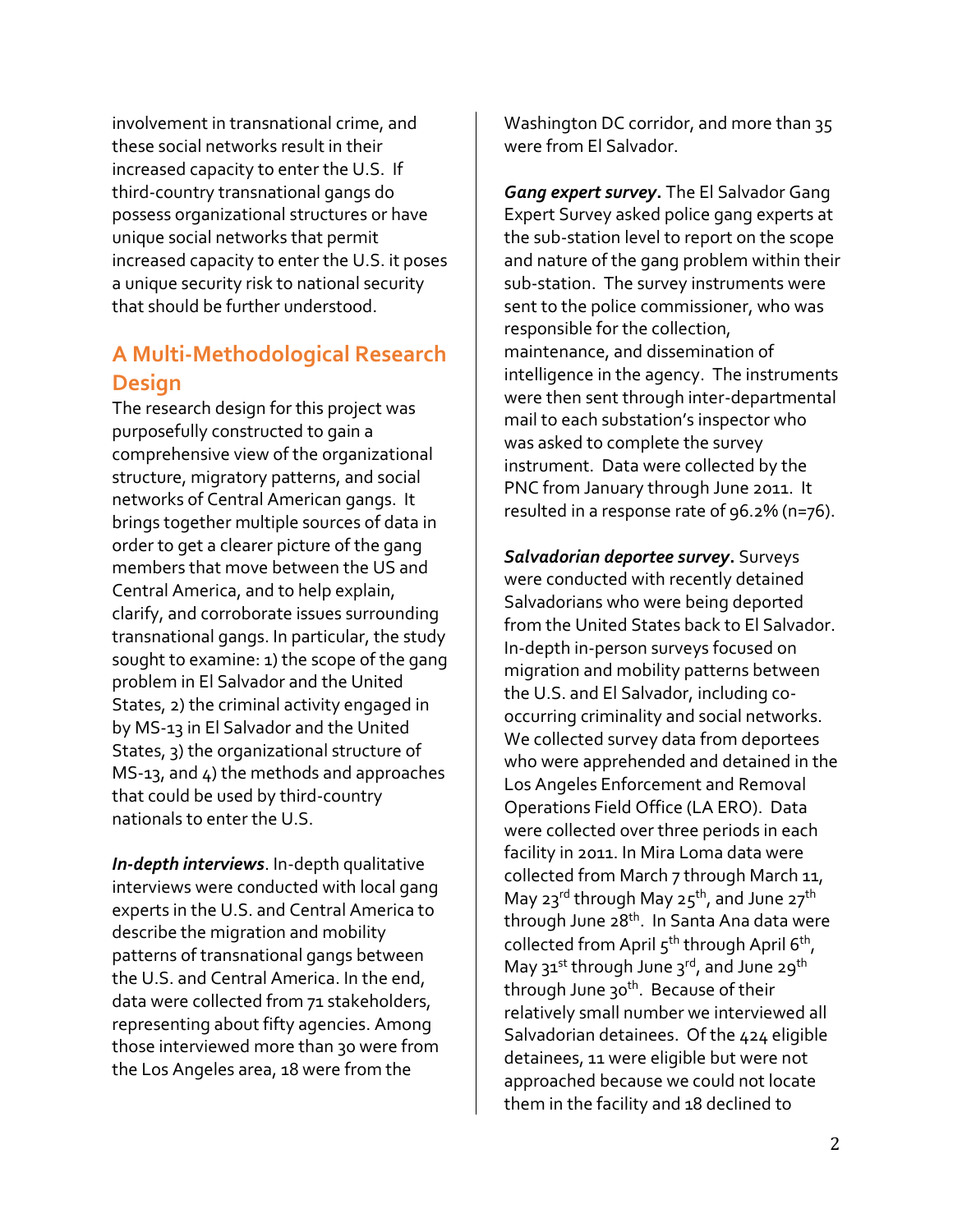participate in the study. This resulted in a final sample of 395 Salvadorian detainees, or a response rate of 93.1%.

*Salvadorian gang member survey***.** We interviewed active Salvadorian street gang members in El Salvador. Most of those recruited for participation in the study were located in Santa Tecla, El Salvador. In the summer of 2011 youth were recruited on the streets in the neighborhood through a snowball sampling methodology. Two Salvadorian outreach organizations provided initial introductions to two Salvadorian clique leaders. These clique leaders in turn referred active street gang members to us to be interviewed. The two clique leaders in the neighborhood were provided with a \$10 incentive for every individual who was referred and was affiliated with a gang. Those individuals who completed the interview were in turn asked to serve as an intermediary, and provide the names of other gang members who might be eligible to participate in the study. All participants were provided with a \$30 incentive for participating in the study. All surveys were voluntary and anonymous. In the end, we interviewed 89 Salvadorian gang members.

## **Scope of the Gang Problem**

It comes as no surprise that El Salvador has a major gang problem, dominated by MS-13 and 18<sup>th</sup> Street. Our analyses indicated that the average Salvadorian municipality had over 200 gang members. Most gangs in El Salvador were established 11 to 20 years ago. A disproportionate amount of the gang members reside in the department of San Salvador and in the municipalities of San Salvador, Ilopango, Apopa, and Soyapango. We found that most gang

members were male and between the ages of 16 and 25 years old. While females were involved in the Salvadorian gangs, their presence was not as substantial and we found no female dominated gangs. About 8% the deportees that we interviewed selfreported association with a gang in El Salvador and about 18% of deportees reported association with a gang in the United States. These individuals joined their gang, on average, between 13 and 16 years old, and they reported that most of members of their gang were male. While in many cases the method of joining the gang involved the prospective member not having to do anything to join, in about 50% of cases the individual was jumped in.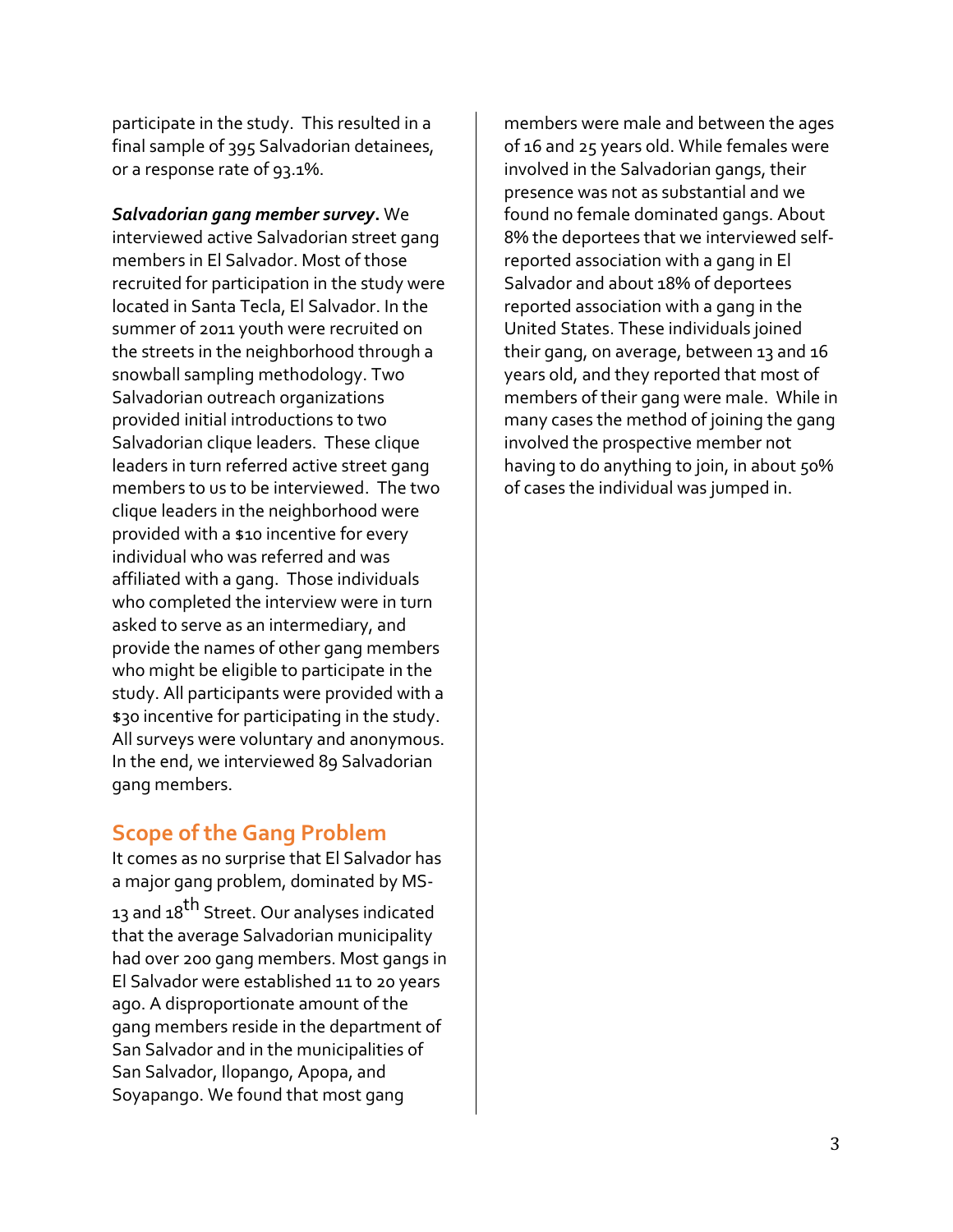

# **Criminal Involvement of Salvadorian Gang Members**

Our analyses of official data indicated that gangs are responsible for much of the crime and violence in El Salvador. Salvadorian gang members engage in cafeteria style offending and were engaged in a wide variety of offenses, the most serious of which was homicide. About 70% of the nation's homicides were perpetrated by a gang. Homicides were largely concentrated in the municipalities of San Salvador, Soyapango, Santa Ana, and San Miguel. Likewise, gang experts indicated that gangs are heavily involved in extortion. According to the police, approximately 32%

of businesses, 57% of transportation companies, and 26% of individuals in the nation were extorted; and gangs were said to be responsible or over 59% of this activity. The data that we obtained from interviews with Salvadorian gang members supported the above findings. These data indicated that there was a very high degree of criminal involvement in general and violence specifically among these gang members. For example, 30% of our sample stated that they themselves participated in a homicide in the 30 days prior to the interview.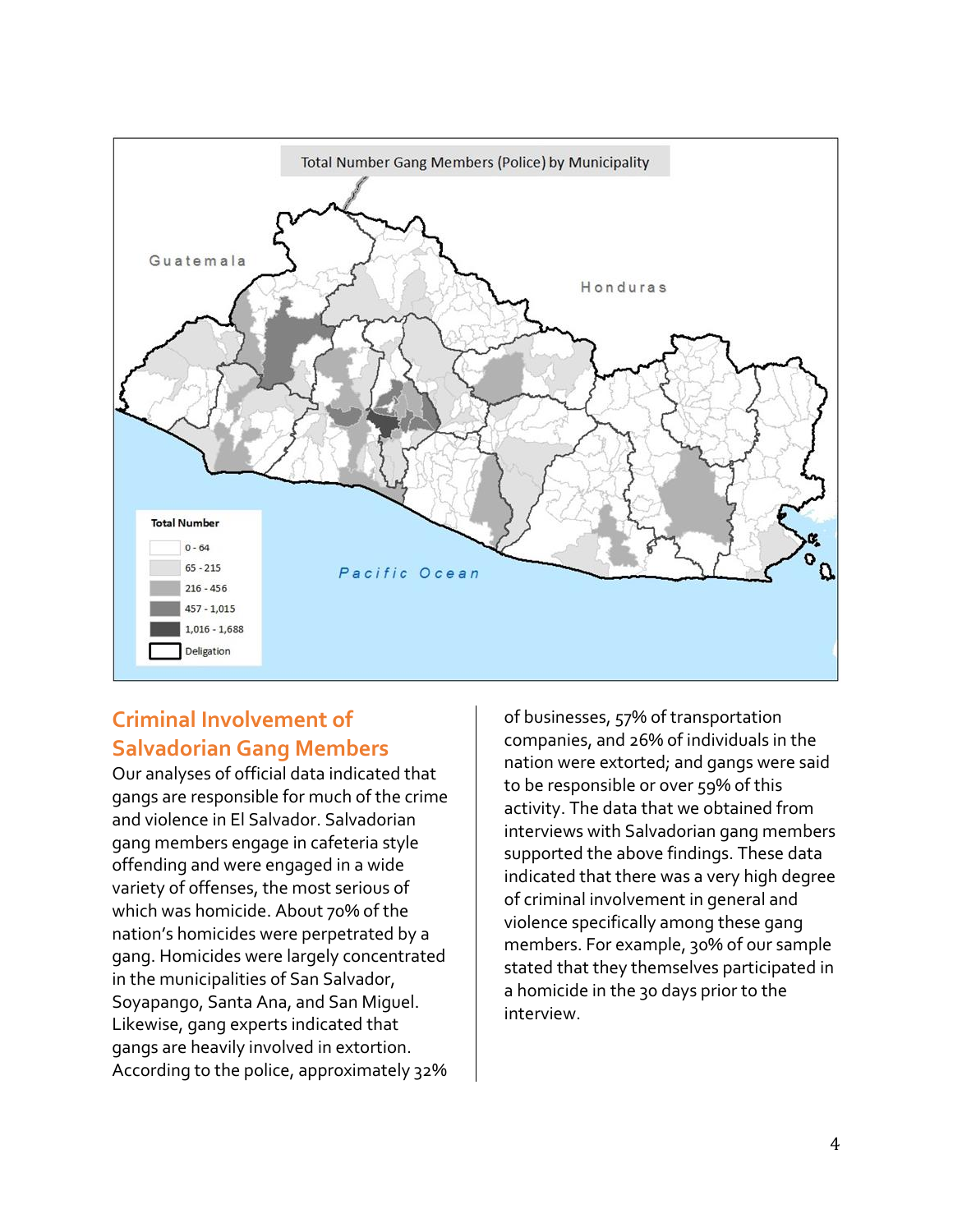#### Salvadorian local gang crime

|                                             | Mara<br>Salvatrucha |             | 18th Street |             | Total |             |
|---------------------------------------------|---------------------|-------------|-------------|-------------|-------|-------------|
|                                             | $\%$                | $\mathbf N$ | $\%$        | $\mathbf N$ | $\%$  | $\mathbf N$ |
| Common group activities                     |                     | 66          |             | 28          |       | 94          |
| Graffiti                                    | 78.8                |             | 78.6        |             | 78.7  |             |
| Stealing/theft*                             | 84.8                |             | 100.0       |             | 89.4  |             |
| <b>Assaults</b>                             | 51.5                |             | 60.7        |             | 54.3  |             |
| Killings                                    | 87.9                |             | 96.4        |             | 90.4  |             |
| Auto theft                                  | 56.1                |             | 50.0        |             | 54.3  |             |
| Robbery                                     | 57.6                |             | 60.7        |             | 58.5  |             |
| Fraud                                       | 10.6                |             | 10.7        |             | 10.6  |             |
| Taxing                                      | 22.7                |             | 28.6        |             | 24.5  |             |
| Extortion                                   | 97.0                |             | 92.9        |             | 95.7  |             |
| How often does this group do illegal things |                     | 65          |             | 27          |       | 92          |
| Never or Rarely                             | 13.8                |             | 3.7         |             | 10.9  |             |
| Sometimes or Often                          | 86.2                |             | 96.3        |             | 89.1  |             |
| How often does this group use alcohol       |                     | 65          |             | 28          |       | 93          |
| Never or Rarely                             | 1.5                 |             | 3.6         |             | 2.2   |             |
| Sometimes or Often                          | 98.5                |             | 96.4        |             | 97.8  |             |
| How often does this group use drugs         |                     | 63          |             | 28          |       | 91          |
| Never or Rarely                             | 7.9                 |             | 3.6         |             | 6.6   |             |
| Sometimes or Often                          | 92.1                |             | 96.4        |             | 93.4  |             |
| How often does this group get into fights   |                     | 64          |             | 28          |       | 92          |
| Never or Rarely                             | 35.9                |             | 25.0        |             | 32.6  |             |
| Sometimes or Often                          | 64.1                |             | 75.0        |             | 67.4  |             |

 $*$  p $< 0.05$ 

Source: Gang Expert Survey

Additionally, interviews with gang experts, deportees, and Salvadorian gang members indicated that Salvadorian gang members are regularly involved in drug and gun sales; and gang experts indicated that a number of Salvadorian gangs had a formal relationship with drug traffickers and cartels. While these experts indicated that most of the Salvadorian gangs

trafficked drugs and guns, only a third were involved in human trafficking. These figures were fairly consistent with some of the data we received from the Salvadorian gang members. For example, about onequarter of Salvadorian gang members said that members of their clique smuggled people into the US or that the clique has members who are, or work for, a coyote.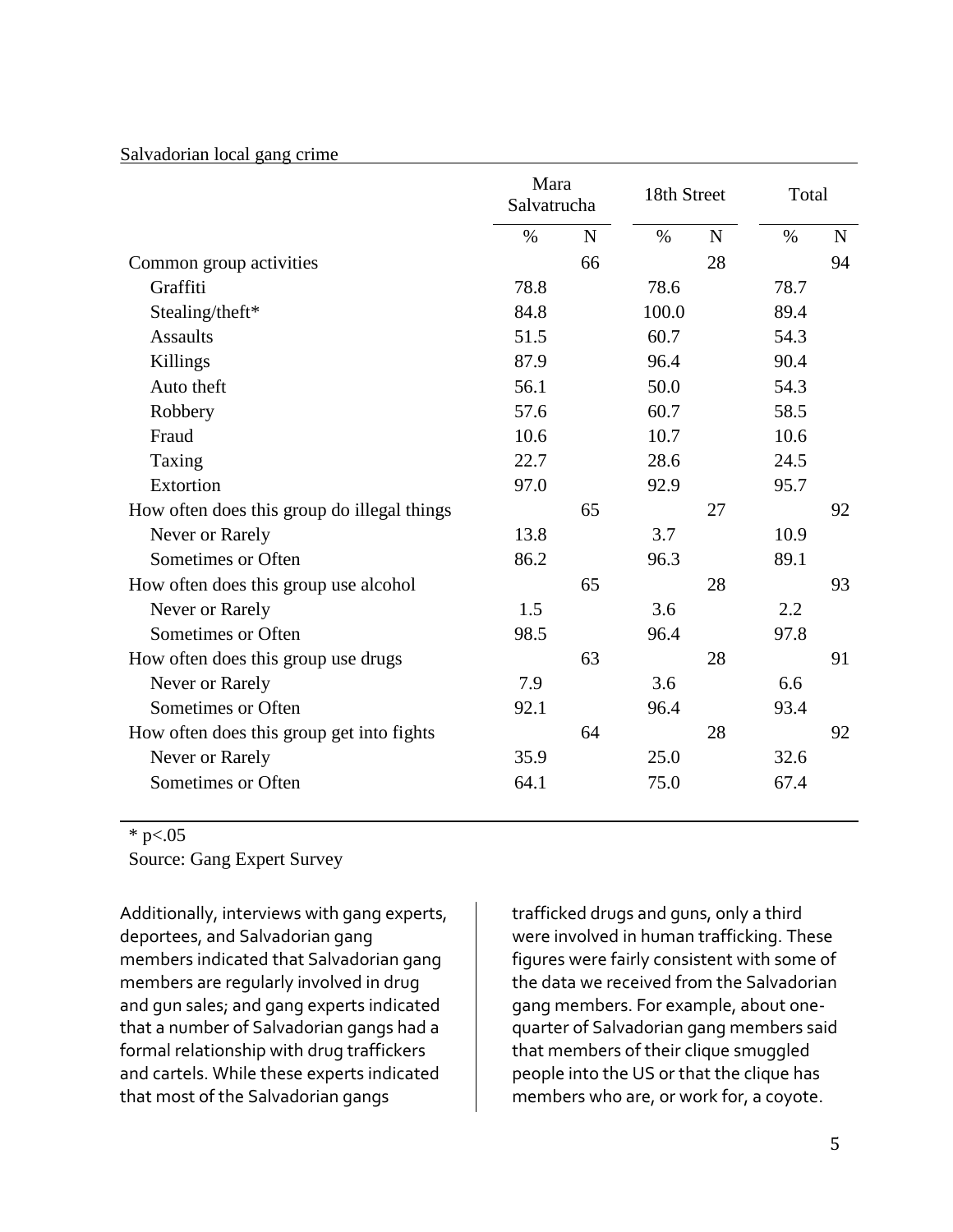#### Criminal involvement associated with Salvadorian gangs

|                                    | $N_{\odot}$ | Does the clique<br>participate in this<br>activity? <sup>1</sup> | N - | Have you ever<br>participated<br>in<br>this activity with<br>your clique? <sup>1</sup> | N = | Have you<br>participated in<br>this<br>activity in the<br>last 30 days? $1$ |
|------------------------------------|-------------|------------------------------------------------------------------|-----|----------------------------------------------------------------------------------------|-----|-----------------------------------------------------------------------------|
| Type of criminal activity          |             |                                                                  |     |                                                                                        |     |                                                                             |
| Graffiti                           | 86          | 86.0                                                             | 75  | 76.0                                                                                   | 61  | 29.5                                                                        |
| Steal                              | 86          | 83.7                                                             | 75  | 74.7                                                                                   | 60  | 30.0                                                                        |
| Intimidate or threaten people      | 86          | 79.1                                                             | 72  | 73.6                                                                                   | 56  | 42.9                                                                        |
| Engage in pimping                  | 86          | 30.2                                                             | 37  | 18.9                                                                                   | 20  | 10.0                                                                        |
| Rob                                | 86          | 73.3                                                             | 70  | 67.1                                                                                   | 52  | 30.8                                                                        |
| Commit extortions                  | 84          | 81.0                                                             | 72  | 59.7                                                                                   | 49  | 44.9                                                                        |
| Jump or attack people              | 85          | 76.5                                                             | 70  | 70.0                                                                                   | 57  | 43.9                                                                        |
| Drive-by shootings                 | 86          | 83.7                                                             | 75  | 72.0                                                                                   | 59  | 30.5                                                                        |
| Kill                               | 83          | 86.7                                                             | 72  | 70.8                                                                                   | 53  | 30.2                                                                        |
| Use alcohol                        | 86          | 95.3                                                             | 84  | 86.9                                                                                   | 75  | 42.7                                                                        |
| Use marijuana                      | 86          | 95.3                                                             | 82  | 80.5                                                                                   | 68  | 57.4                                                                        |
| Use cocaine                        | 86          | 61.6                                                             | 61  | 45.9                                                                                   | 37  | 27.0                                                                        |
| Sell marijuana                     | 85          | 84.7                                                             | 76  | 69.7                                                                                   | 57  | 40.4                                                                        |
| Sell cocaine                       | 85          | 70.6                                                             | 63  | 58.7                                                                                   | 43  | 41.9                                                                        |
| Sell drug to drug dealers          | 85          | 58.8                                                             | 55  | 54.5                                                                                   | 40  | 37.5                                                                        |
| Sell guns                          | 86          | 47.7                                                             | 48  | 52.1                                                                                   | 32  | 21.9                                                                        |
| Smuggle people (into the US)       | 84          | 25.0                                                             | 33  | 18.2                                                                                   | 22  | 13.6                                                                        |
| Worked as a coyote or for a coyote | 84          | 25.0                                                             | 33  | 9.1                                                                                    | 18  | 11.1                                                                        |

Source: Salvadorian gang survey

## **Organizational Structure of Salvadorian Gangs**

Salvadorian gangs exhibited a high degree of organizational structure. More so than American gangs, Salvadorian gangs were typified by leadership, meetings, turf, and special symbols and other indicia. Members of the gang and are the subject to rules and regulations, and if not followed are subject to punishment. When comparing those in a US based gang to those in a Salvadorian

gang there are some major differences in their perceptions of gang cohesion. Specifically, those who belonged to a Salvadorian gang exhibited higher cohesion in terms of their connection and support to others in the gang, and their ability to depend on one another. For a street gang, MS-13 and  $18<sup>th</sup>$  Street appear to be fairly organized and structured, and as mentioned above, many appear to have formal connections with DTO's and cartels.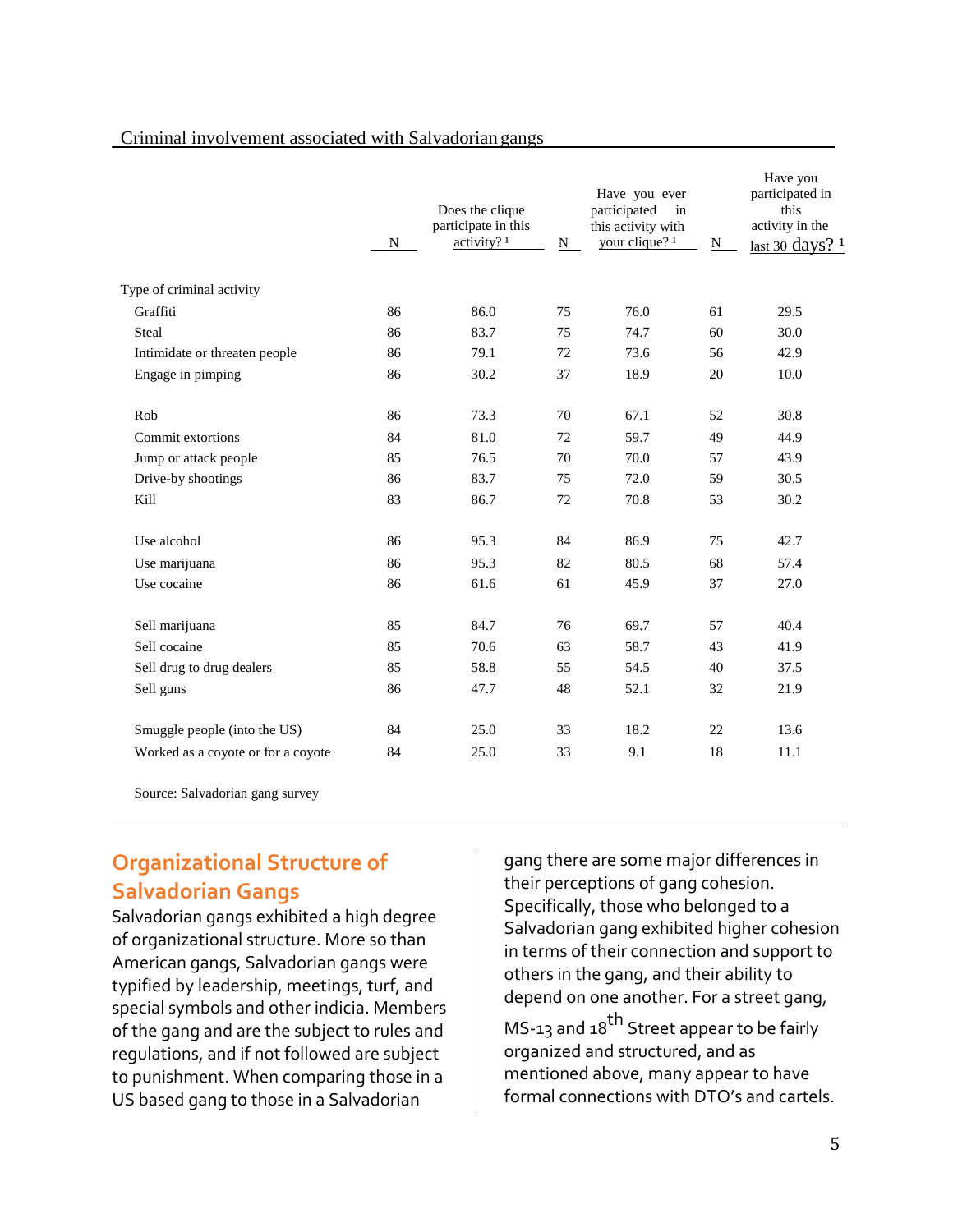|                                        | Mara Salvatrucha |              | 18th Street |             | Total |             |
|----------------------------------------|------------------|--------------|-------------|-------------|-------|-------------|
|                                        | $\%$             | $\mathbf N$  | $\%$        | $\mathbf N$ | $\%$  | $\mathbf N$ |
| Has a name                             | 95.5             | 66           | 93.1        | 29          | 94.7  | 95          |
| Turf                                   | 93.8             | 65           | 93.1        | 29          | 93.6  | 94          |
| Protects turf                          | 92.1             | 63           | 89.7        | 29          | 91.3  | 92          |
| <b>Signs</b>                           | 92.4             | 66           | 89.3        | 28          | 91.5  | 94          |
| Symbols                                | 81.8             | 66           | 92.9        | 28          | 85.1  | 94          |
| Ways of speaking                       | 86.4             | 66           | 85.7        | 28          | 86.2  | 94          |
| Clothing                               | 66.7             | 66           | 57.1        | 28          | 63.8  | 94          |
| <b>Tattoos</b>                         | 92.4             | 66           | 92.9        | 28          | 92.6  | 94          |
| Illegal things are acceptable          | 98.5             | 65           | 100.0       | 29          | 98.9  | 94          |
| Supports a political issue             | 38.7             | 62           | 20.7        | 29          | 33.0  | 91          |
| Spend time together in public<br>space | 53.0             | 66           | 51.7        | 29          | 52.6  | 95          |
| Subgroups                              | 82.8             | 58           | 72.4        | 29          | 79.3  | 87          |
| Terminology                            |                  | 66           |             | 28          |       | 94          |
| Gang                                   | 83.3             |              | 96.4        |             | 87.2  |             |
| <b>Band</b>                            | 3.0              |              | 10.7<br>5.3 |             |       |             |
| Tribe                                  | 4.5              |              | 14.3        |             | 7.4   |             |
| Club                                   | 0.0              | 0.0          |             | 0.0         |       |             |
| Crew                                   | 0.0              | 0.0          |             |             | 0.0   |             |
| Clique                                 | 71.2             | 53.6<br>66.0 |             |             |       |             |
| Other                                  | 22.7             | 14.3         |             |             |       |             |
| Other names                            |                  |              |             |             |       |             |
| Mara                                   | 22.7             | 7.1          |             | 18.1        |       |             |
| Raza                                   | 3.0              |              | 3.6         |             | 3.2   |             |

#### Salvadorian gang structure and organization

\* p $< 0.05$ 

Source: Gang Expert Survey

# **Methods and Approaches to Entering the USA**

Our findings were mixed with respect to gang and non-gang methods and approaches to entering the US. On the one hand, gang experts indicated that MS-13 and 18<sup>th</sup> street gangs had relatively high capacity for entrance into the USA, in large part because about half of the identified

gangs had members who were born in the United States, and more than 90% of them had members living in the US who could help them migrate. Similar findings were reported by the Salvadorian deportees. On the other hand, stakeholders were somewhat split in terms of special networks that might permit gang members easier and cheaper access to the US. In fact some of them mentioned that the special and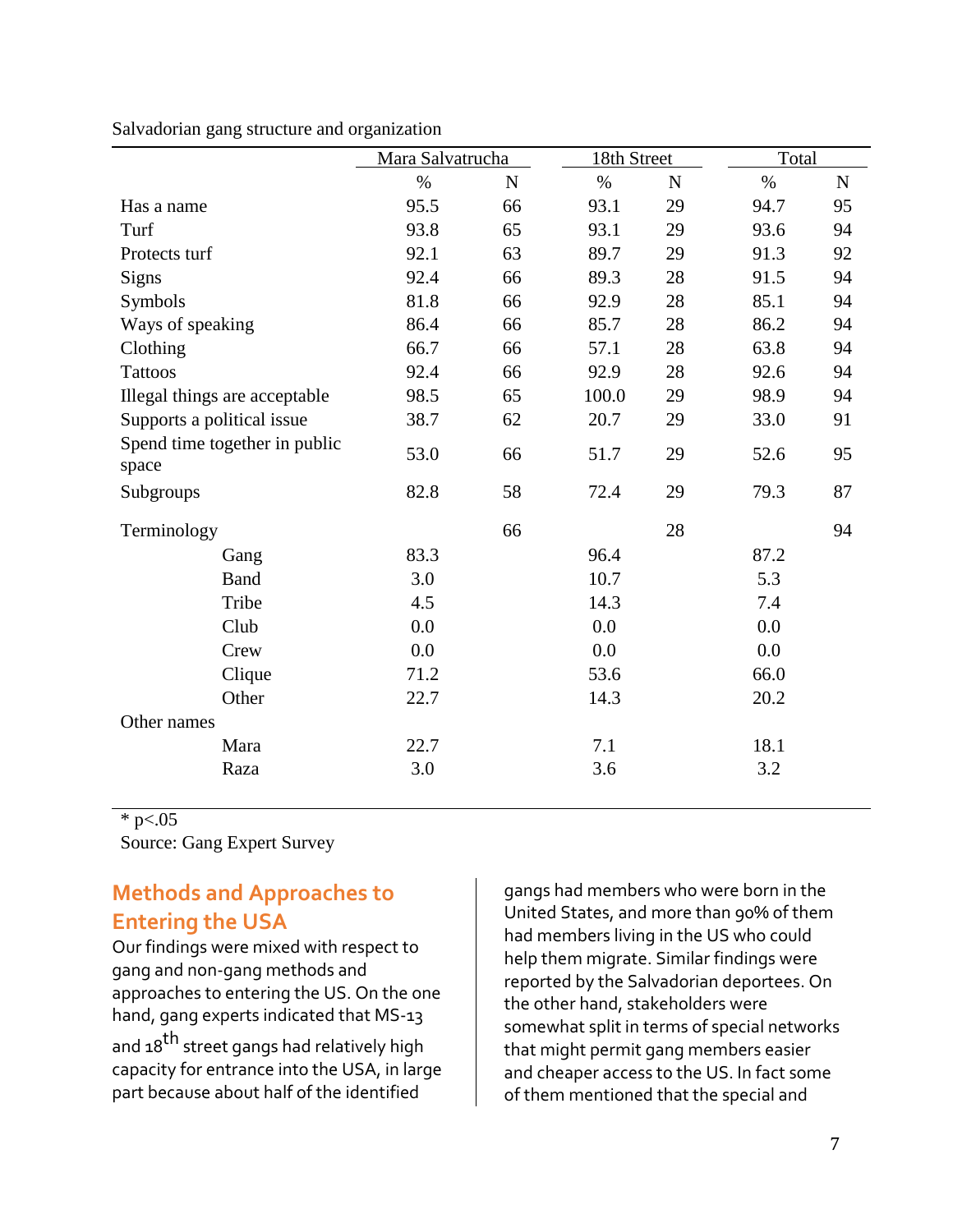unique characteristics of being in a gang might make it more difficult for these individuals to travel to the US because of their high profile to law enforcement.

Interviewees with deportees and Salvadorian gang members suggested that to a large degree there were few major differences between gang and non-gang members in terms of their methods and approaches to entering the US. On average, the deportees and gang members that we interviewed entered the United States between one and two times, and

entered the United States illegally without legal documents. Many of those who came to the US used an organization or group to assist them and traveled by bus, foot, and passenger car. It is interesting to note that a larger than expected number of deportees (about 25%) used an airplane at some point in their journey to the US, and use of train as transportation was used less than expected.

|                                       | Non-<br>Gang<br>Deportee |     |                              | Gang<br>Deportees |      | Gang<br>Salvadoran |
|---------------------------------------|--------------------------|-----|------------------------------|-------------------|------|--------------------|
|                                       |                          |     | $\mathbf{I}$ .<br>$F \cap V$ |                   | S    |                    |
|                                       | ℅                        | N   | %                            | N                 | %    | N                  |
| Transportation type used at any stage |                          |     |                              |                   |      |                    |
| Walking                               | 50.3                     | 146 | 30.2                         | 16                | 41.7 | 5                  |
| <b>Bus</b>                            | 75.9                     | 220 | 66.0                         | 35                | 83.3 | 10                 |
| Passenger car                         | 45.9                     | 133 | 62.3                         | 33                | 50.0 | 6                  |
| Semi-tractor/trailer                  | 5.2                      | 15  | 5.7                          | 3                 | 8.3  | $\mathbf{1}$       |
| Train                                 | 15.2                     | 44  | 9.4                          | 5                 | 25.0 | 3                  |
| Airplane                              | 23.8                     | 69  | 24.5                         | 13                | 8.3  | $\mathbf{1}$       |
| <b>Boat</b>                           | 11.0                     | 32  | 7.5                          | 4                 | 8.3  | $\mathbf{1}$       |
| Used an intermediary                  | 62.0                     | 173 | 76.9                         | 40                | 63.6 | 7                  |
| Travelled with other people           | 77.0                     | 184 | 91.8                         | 45                | 72.7 | 8                  |
| Documents                             |                          |     |                              |                   |      |                    |
| No documents                          | 57.8                     | 156 | 55.1                         | 27                | 50.0 | 6                  |
| Legal documents                       | 38.1                     | 103 | 30.6                         | 15                | 33.3 | 4                  |
| <b>Falsified documents</b>            | 4.1                      | 11  | 14.3                         | $\overline{7}$    | 16.7 | $\overline{2}$     |
| Free to leave at any time             | 83.6                     | 178 | 78.6                         | 33                | 90.9 | 10                 |
| Access to money                       |                          |     |                              |                   |      |                    |
| Yes                                   | 73.1                     | 158 | 73.8                         | 31                | 81.8 | 9                  |
| Did not carry money                   | 4.6                      | 10  | 0.0                          | 0                 | 9.1  | $\mathbf 1$        |
| Travelled with gang members           | 1.5                      | 3   | 5.1                          | 2                 | 9.1  | $\mathbf 1$        |

#### Modes and Methods of Immigration by sample

Source: Salvadorian Deportee Survey, Salvadorian Gang Member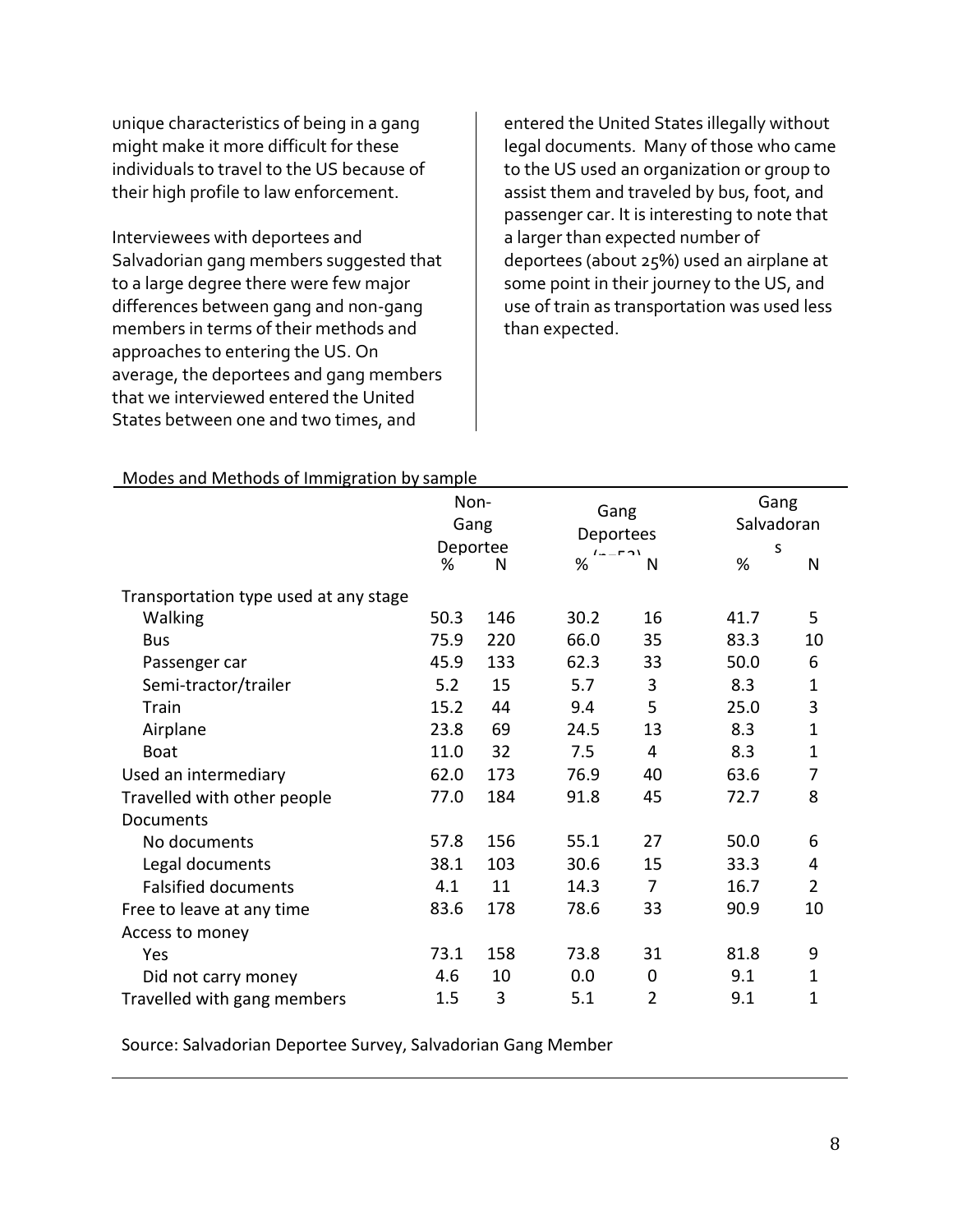There were some differences, however, between gang and non-gang members. For example, gang members were more likely to state that other things were smuggled with them in their travels to the US, such as other people, drugs, or guns. Gang members were also somewhat less likely to believe that they would be caught coming the US than non-gang members. Gang deportees averaged the fewest number of days traveling the US (approx 16 days) followed by non-gang deportees (approx 23 days), and Salvadorian street gang members (approx 35 days).

When compared to non-gang members, gang members were also more likely to have access to false documents, which might present some advantages to them. However, with that said, on average, the cost of the trip to the US was more expensive for gang members than nongang members. Specifically, the cost of the trip from El Salvador to the US was \$6,314 for non-gang deportees, \$6,536 for gang deportees, and \$7,956 for Salvadorian gang members.

| Length and cost of immigration by sample |
|------------------------------------------|
|                                          |

|                                                              | Non-Gang Deportees            |             | <b>Gang Deportees</b> |           | Gang<br>Salvadoran |          |
|--------------------------------------------------------------|-------------------------------|-------------|-----------------------|-----------|--------------------|----------|
|                                                              | <b>SD</b><br>mean<br>$n = 26$ |             | mean                  | <b>SD</b> | mean               | SD       |
|                                                              |                               |             | $n = 48$              |           |                    | $n = 12$ |
| Number of days in the<br>most recent migration to<br>the USA | 22.68                         | 27.65       | 15.73                 | 16.69     | 35.38              | 44.44    |
| Cost of the entire trip in<br>US dollars                     | \$6,314                       | \$3,68<br>5 | \$6,53<br>6           | \$3,455   | \$7,95<br>6        | \$1,081  |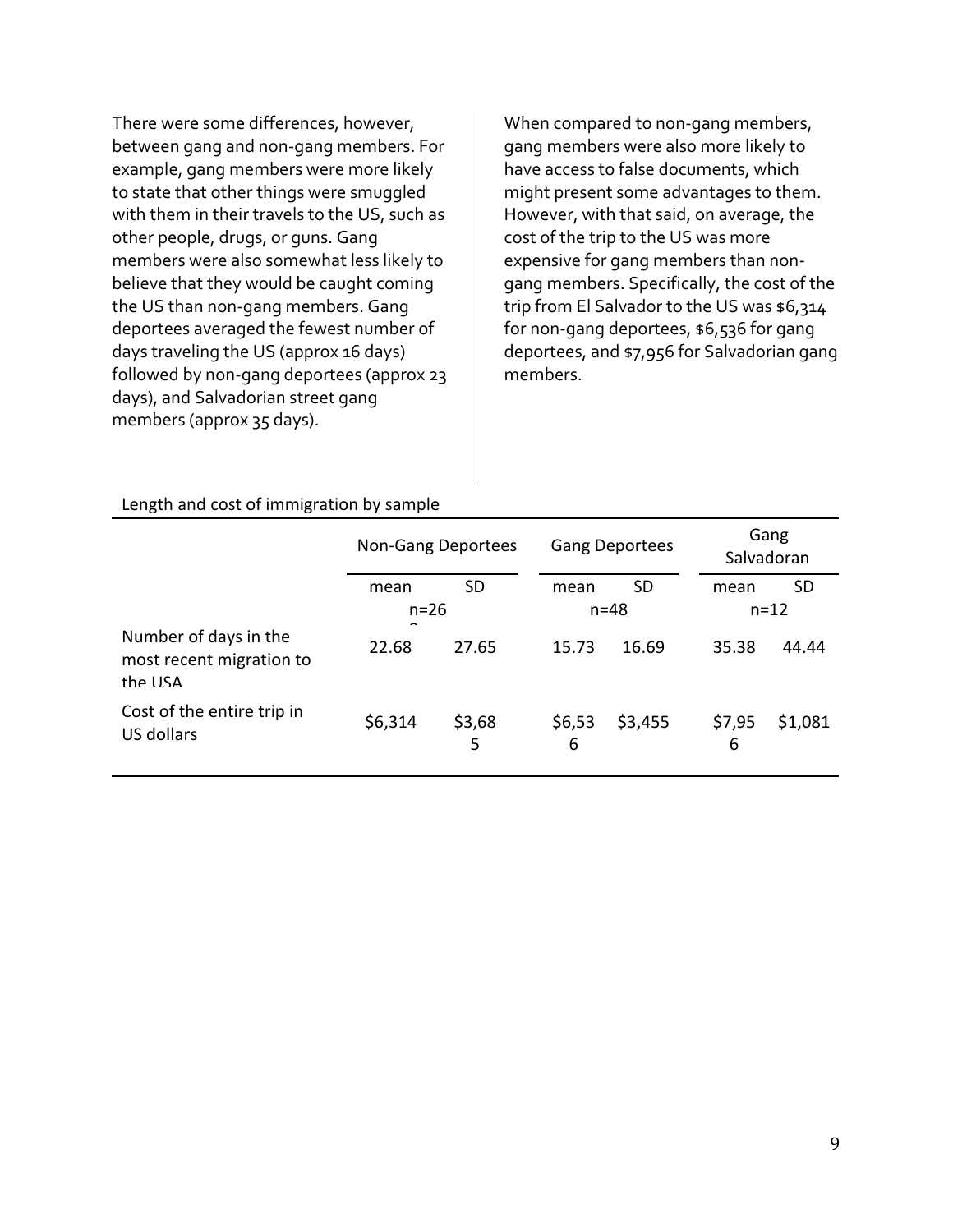

#### **About the author**

Dr. Charles M. Katz is the Watts Family Director of the Center for Violence Prevention and Community Safety and a Professor in the School of Criminology and Criminal Justice at Arizona State.

For further information related to this work please contact Dr. Katz at (602) 496-1471 or at [Charles.katz@asu.edu](mailto:Charles.katz@asu.edu)